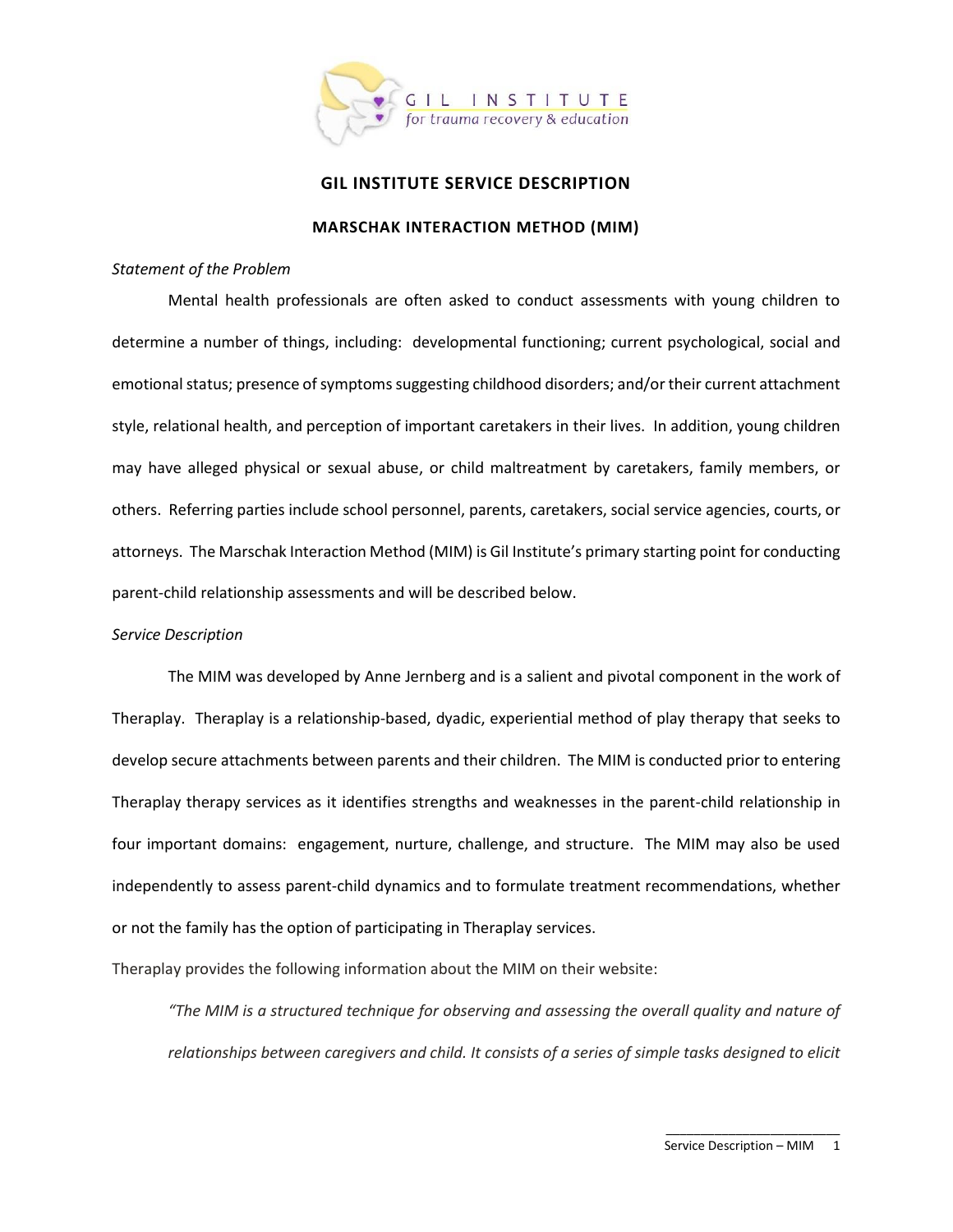

*behaviors in four primary dimensions in order to evaluate the caregivers' capacity to:*

- *Set limits and provide an appropriately ordered environment (Structure)*
- *Engage the child in interaction while being attuned to the child's state (Engagement)*
- *Meet the child's needs for attention, soothing and care (Nurture)*
- *Support and encourage the child's efforts to achieve at a developmentally appropriate level*

*(Challenge), and assess and facilitate the child's ability to respond to the caregivers' efforts.*

*The MIM takes from 30 to 60 minutes and is usually videotaped. There are sets of tasks designed to be used in each of four age groups: infant, toddler, pre-school/school age, and adolescent. Materials needed to perform the tasks are simple and readily available. In addition to allowing a close look at problem areas in the relationship, the MIM provides a unique opportunity for observing the strengths of both adult and child and of their relationship. It is, therefore, a valuable tool in planning for treatment and in determining how to help families strengthen their relationships. The description of the relationship that results from this observation is a valuable aid in determining the appropriateness of custody arrangements, reunification, foster placement and/or adoption.*

*While the MIM provides useful information about the way two people interact, it is important that other sources such as case management data, interviews and other types of assessments be taken into account when major decisions such as change of placement or permanent placement are being considered. The MIM is not yet standardized and normed. Several groups have devised rating systems which are under study."* 

# *Service Procedure*

1. Phone or in-person interview with referring professionals with identification of specific assessment question;